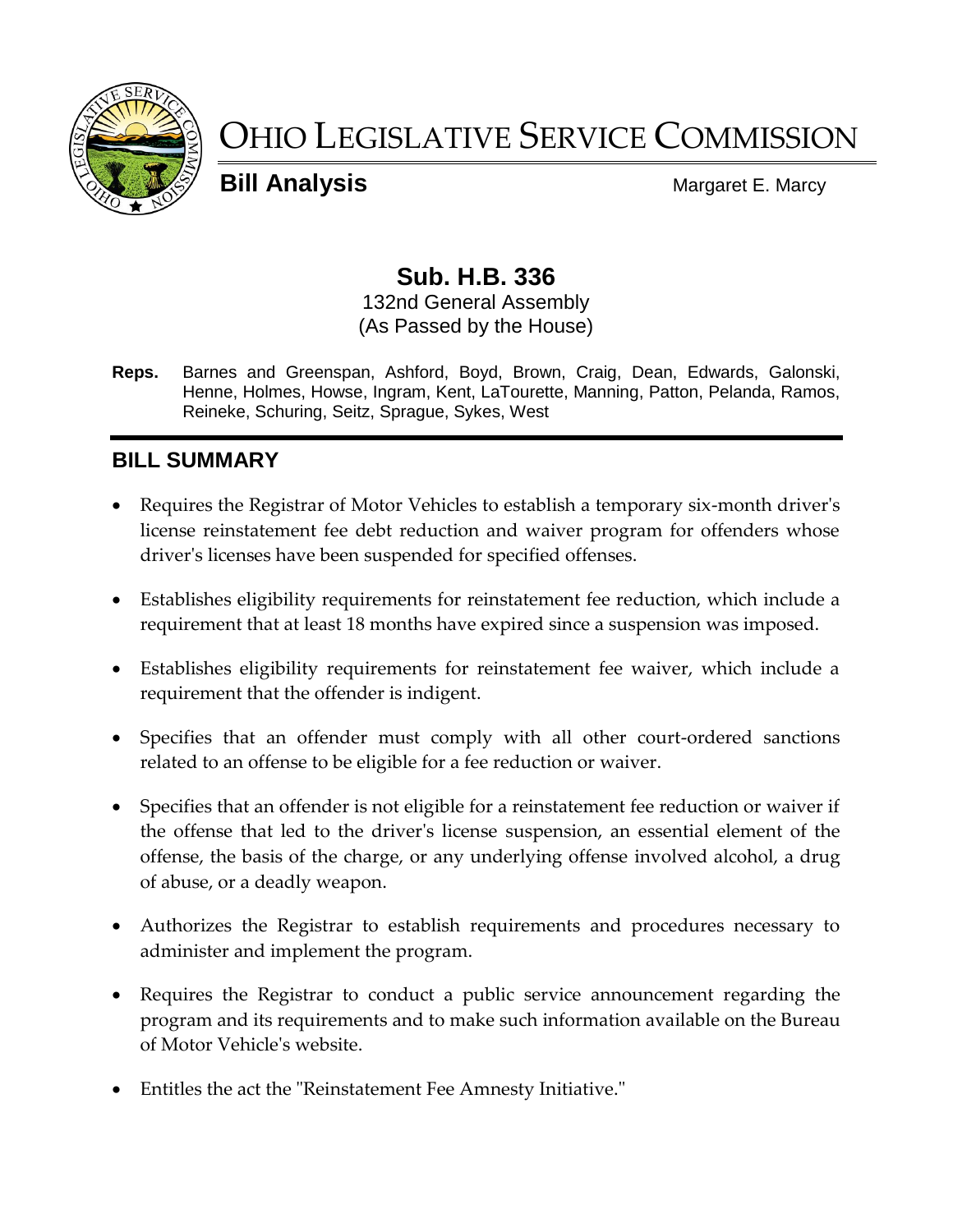# **CONTENT AND OPERATION**

## **Background**

Under current law, the Registrar of Motor Vehicles may not reinstate the driver's license of a person whose license has been suspended until the person does both of the following:

(1) Pays all reinstatement fees that apply; and

(2) Complies with all other conditions for license reinstatement, which vary depending on the offense and the court's discretion.

When a municipal or county court determines that a person cannot reasonably pay reinstatement fees, the court may establish an installment payment plan or a payment extension plan for the person.<sup>1</sup>

### **Reinstatement fee debt reduction and waiver program**

The bill requires the Registrar to establish a temporary six-month driver's license reinstatement fee debt reduction and waiver program within 90 days of the bill's effective date. The program applies to reinstatement fees incurred as a result of the suspension of a driver's license or permit, but does not apply to commercial driver's licenses and permits.<sup>2</sup>

### **Eligibility for reinstatement fee reduction**

An offender whose driver's license or permit has been suspended as a result of an eligible offense (see, "**Eligible offenses**," below) may apply to the Registrar for driver's license reinstatement fee debt reduction if all of the following apply:

(1) The offender has completed all court-ordered sanctions related to the eligible offense other than the payment of reinstatement fees;

(2) The offense that led to the suspension, an essential element of the offense, the basis of the charge, or any underlying offense did not involve alcohol, a drug of abuse, or a deadly weapon; and

(3) At least 18 months have expired since the court imposed the suspension.

<sup>&</sup>lt;sup>2</sup> Section 1(B) and  $(A)(5)$ .



 $\overline{a}$ 

 $1 R.C. 4510.10(A)$  and (B).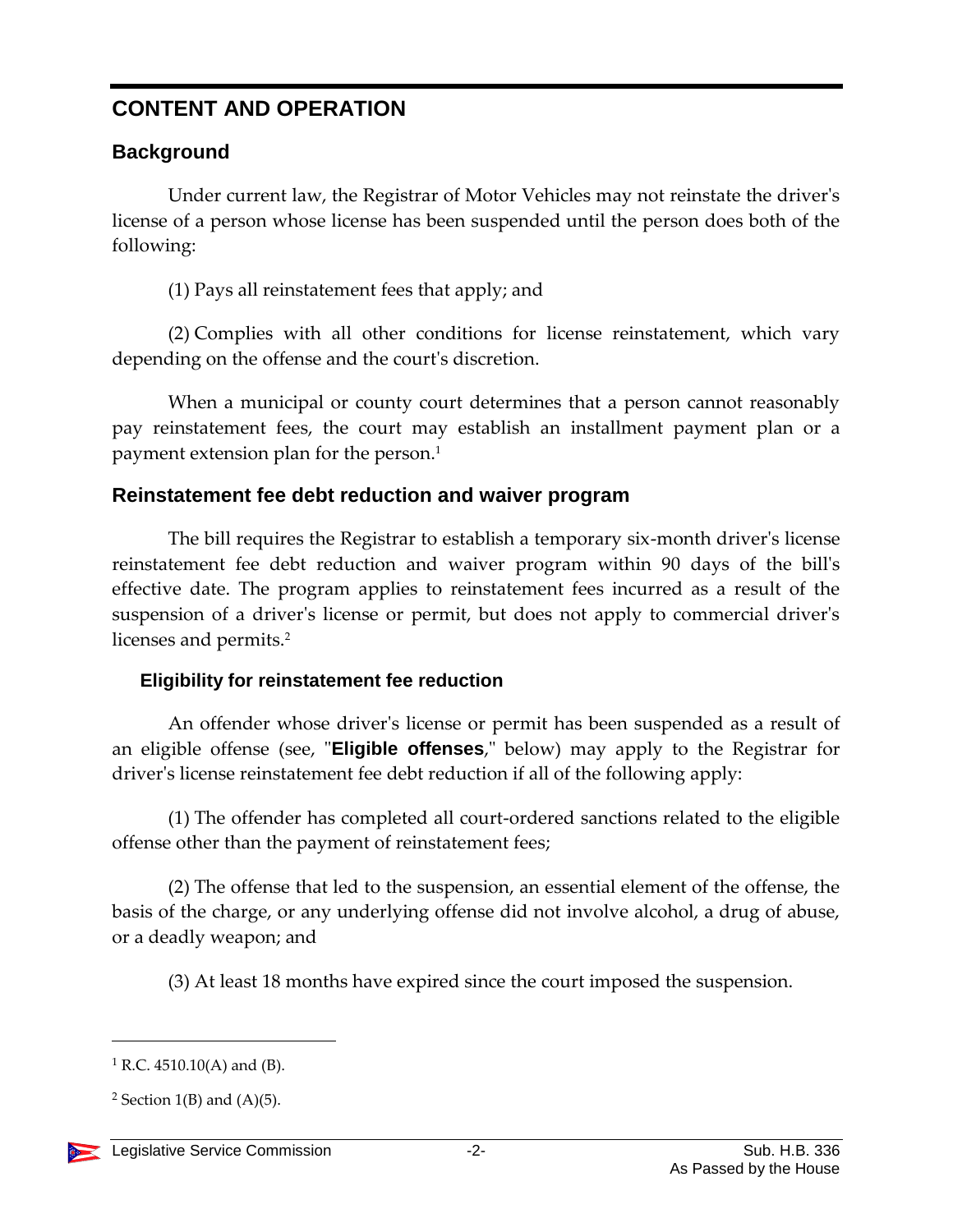The Registrar must grant the reinstatement fee debt reduction to an offender who is eligible for it as follows:

(1) If the offender owes reinstatement fees for multiple eligible offenses, the offender is required to pay only the lowest reinstatement fee owed for those offenses; or

(2) If the offender owes reinstatement fees for one eligible offense, the offender must pay one-half of the reinstatement fee owed for that offense.<sup>3</sup>

#### **Eligibility for reinstatement fee waiver**

An offender whose driver's license or permit has been suspended as a result of an eligible offense may apply to the Registrar for a fee waiver if all of the following apply:

(1) The offender has completed all court-ordered sanctions related to the eligible offense other than the payment of reinstatement fees;

(2) The offense that led to the suspension, an essential element of the offense, the basis of the charge, or any underlying offense did not involve alcohol, a drug of abuse, or a deadly weapon; and

(3) The offender can demonstrate proof of indigence by providing documentation in a form approved by the Registrar.

The Registrar must grant the fee waiver to an offender who is eligible for it.<sup>4</sup>

#### **Other requirements**

The bill requires the Registrar to conduct a public service announcement regarding the driver's license reinstatement fee debt reduction and waiver program that includes a description of the program and its requirements. The Registrar must make this information available on the Bureau of Motor Vehicle's website.<sup>5</sup> Finally, the bill authorizes the Registrar to establish any additional requirements and procedures necessary to administer and implement the program, and entitles the act the "Reinstatement Fee Amnesty Initiative."<sup>6</sup>

 $\overline{a}$ 

<sup>&</sup>lt;sup>3</sup> Section 1(A)(1), (C)(1), and (D)(1).

<sup>&</sup>lt;sup>4</sup> Section 1(A)(1), (C)(2), and (D)(2).

 $5$  Section 1(E).

 $6$  Section 1(F) and Section 2.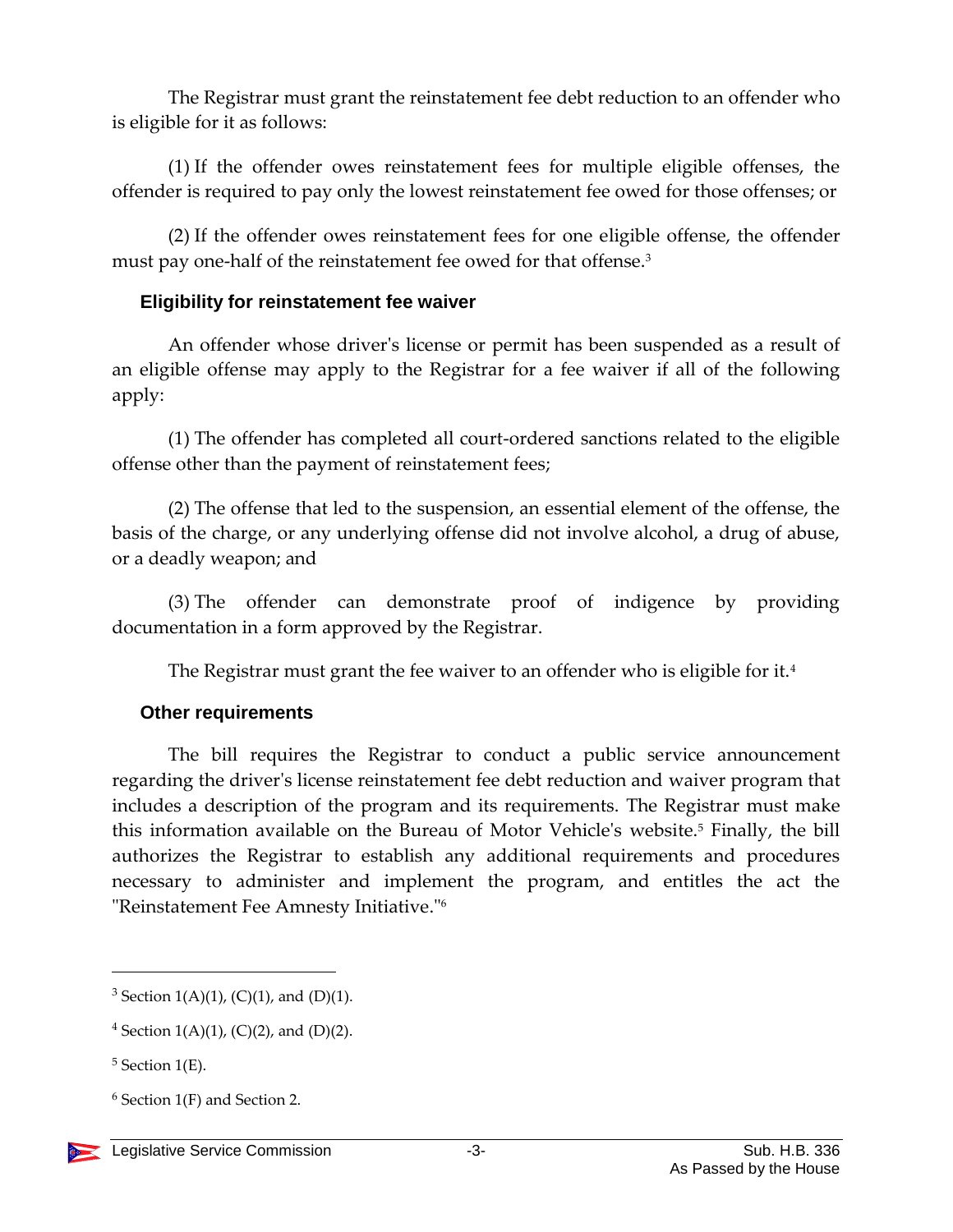#### **Eligible offenses**

Below is a list of the eligible offenses and a brief description of each offense:

- R.C. 2151.354, Unruly child.
- R.C. 2152.19, Delinquent child.
- R.C. 2152.21, Juvenile traffic offender.
- R.C. 2907.24, Solicitation with a motor vehicle.
- R.C. 2913.02, Theft of gasoline.
- R.C. 4507.20, Incompetence by examination.
- R.C. 4509.101, Operating vehicle without proof of insurance.
- R.C. 4509.17, Failure to pay security deposit or request a hearing after receiving notice from the Registrar regarding a motor vehicle accident.
- R.C. 4509.24, Default on a payment that was required by written agreement after a motor vehicle accident.
- R.C. 4509.40, Nonpayment of a judgment.
- R.C. 4510.037, Repeat traffic offender (12-point suspension).
- R.C. 4510.05, Violation of a municipal ordinance that is substantially similar to a statutory violation for which suspension may be imposed.
- R.C. 4510.06, Suspension under federal Assimilative Crimes Act.
- R.C. 4510.15, Reckless operation.
- R.C. 4510.22, Failure to appear or pay a fine related to specific vehiclerelated violations.
- R.C. 4510.23, If adjudicated incompetent.
- R.C. 4510.31, Commission of specified motor vehicle offenses under age 18.
- R.C. 4510.32, Habitual absence from school.
- R.C. 4511.203, Wrongful entrustment of a motor vehicle.